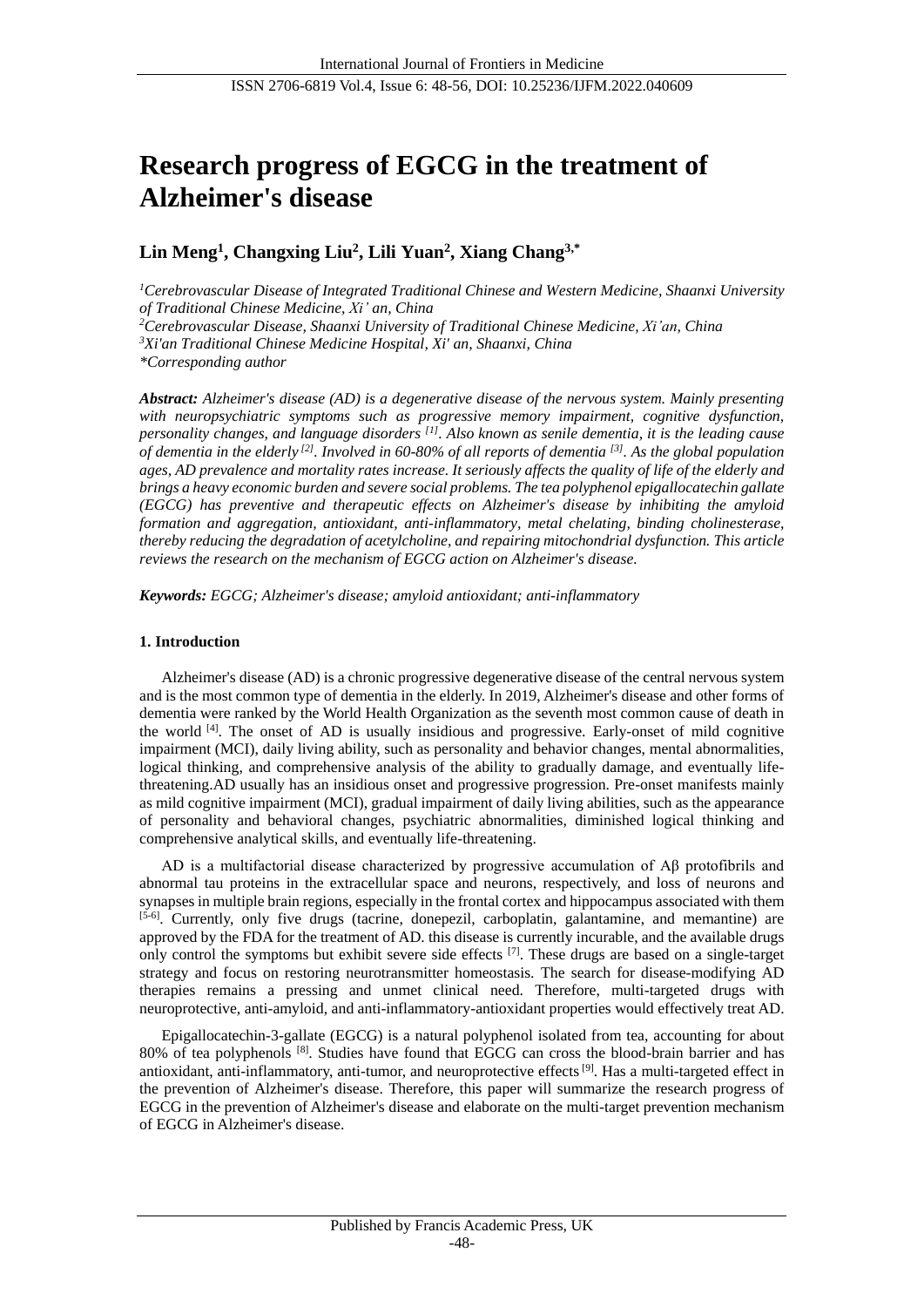#### **2. EGCG and β -amyloid protein**

The accumulation of amyloidβ-protein (Aβ) is considered to be one of the primary pathogenesis of AD.Aβ protein is produced from amyloid precursor protein (APP) by secretase degradation. Typically, the production and degradation of Aβ are in balance. However, during AD pathology, the imbalance between Aβ production and clearance leads to the aggregation of Aβ and the formation of insoluble amyloid, which is deposited in brain tissue to form amyloid plaques [10].APP has two degradation pathways, mainly involving three secreted enzymes,  $\alpha$ ,  $\beta$  and  $\gamma$ . When APP is cleaved by  $\alpha$  and  $\gamma$ secretases, a neuroprotective soluble extracellular fragment, sAPPα, is produced without Aβ, and this pathway is called the non-amyloid hydrolysis pathway. However, when APP is continuously hydrolyzed by β and γ secretases, polypeptides of different lengths, including Aβ1-40 and Aβ1-42 (collectively referred to as Aβ) are produced, and this pathway is called the amyloid hydrolysis pathway [11]. These Aβ monomers are aggregated and form soluble Aβ oligomers, insoluble amyloid fibrils, and amyloid plaques, which exert neurotoxicity, lead to neuronal damage, and trigger AD<sup>[12]</sup>. (Figure.1). Recent studies have shown that Aβ can activate microglia, promote a chronic inflammatory state, and release proinflammatory cytokines, leading to neurodegeneration [13]. Alastair [14] showed that pro-inflammatory cytokines mediate Aβ neurotoxicity through APP protein homeostasis. Aβ also causes dysregulation of iron homeostasis and stimulates oxidative stress in microglia leading to AD<sup>[13]</sup>.



*Figure 1: EGCG affecting the synthesis, degradation, and aggregation of Aβ*

# *2.1. EGCG inhibits Aβ production*

Studies have shown that EGCG can interfere with Aβ production. Intraperitoneal injection (20 mg/kg) of EGCG was found to significantly reduce  $\mathbf{A}\beta$  levels and  $\mathbf{A}\beta$  plaques in the brain in mice transfected with human APP mutant neuroblastoma cells. This study further demonstrated that EGCG promotes the release of soluble sAPPα and inhibits the production of Aβ1-40 and Aβ1-42 by up-regulating the expression of α-secretase [15]. In addition, in addition, EGCG inhibits the expression of β-secretase [16]. Lee et al. <sup>[17]</sup> showed that EGCG was able to dose-dependently decrease β- and γ-secretase activities in the cerebral cortex and hippocampus of AD model mice, thereby reducing Aβ levels, and elevated αsecretase activity was detected. EGCG reduces Aβ production by activating the nuclear peroxisome receptor and inhibiting the expression of β-secretase [18]. The β-site APP cleavage enzyme 1 (BACE1) is the rate-limiting enzyme in APP processing and aβ production, and negative regulation of BACE1 inhibits a $\beta$  production.EGCG reduces the enzymatic activity of BACE1 on APP by inhibiting its transcription and translation and ultimately reduces the production of  $\mathsf{A}\beta^{[19]}$ .

Regarding the chemical mechanism of EGCG-A $\beta$  interaction, it has been suggested that EGCG interferes with the aromatic hydrophobic core of Aβ, forming a nontoxic Aβ oligomer [20]. In conclusion, EGCG plays an essential role in the upstream regulation of Aβ production. On the one hand, EGCG acts on three key rate-limiting enzymes of Aβ production, namely  $\alpha$ ,  $\beta$  and  $\gamma$  secretase, to reduce the expression level of Aβ; on the other hand, EGCG reduces the expression of Aβ by inhibiting APP degradation.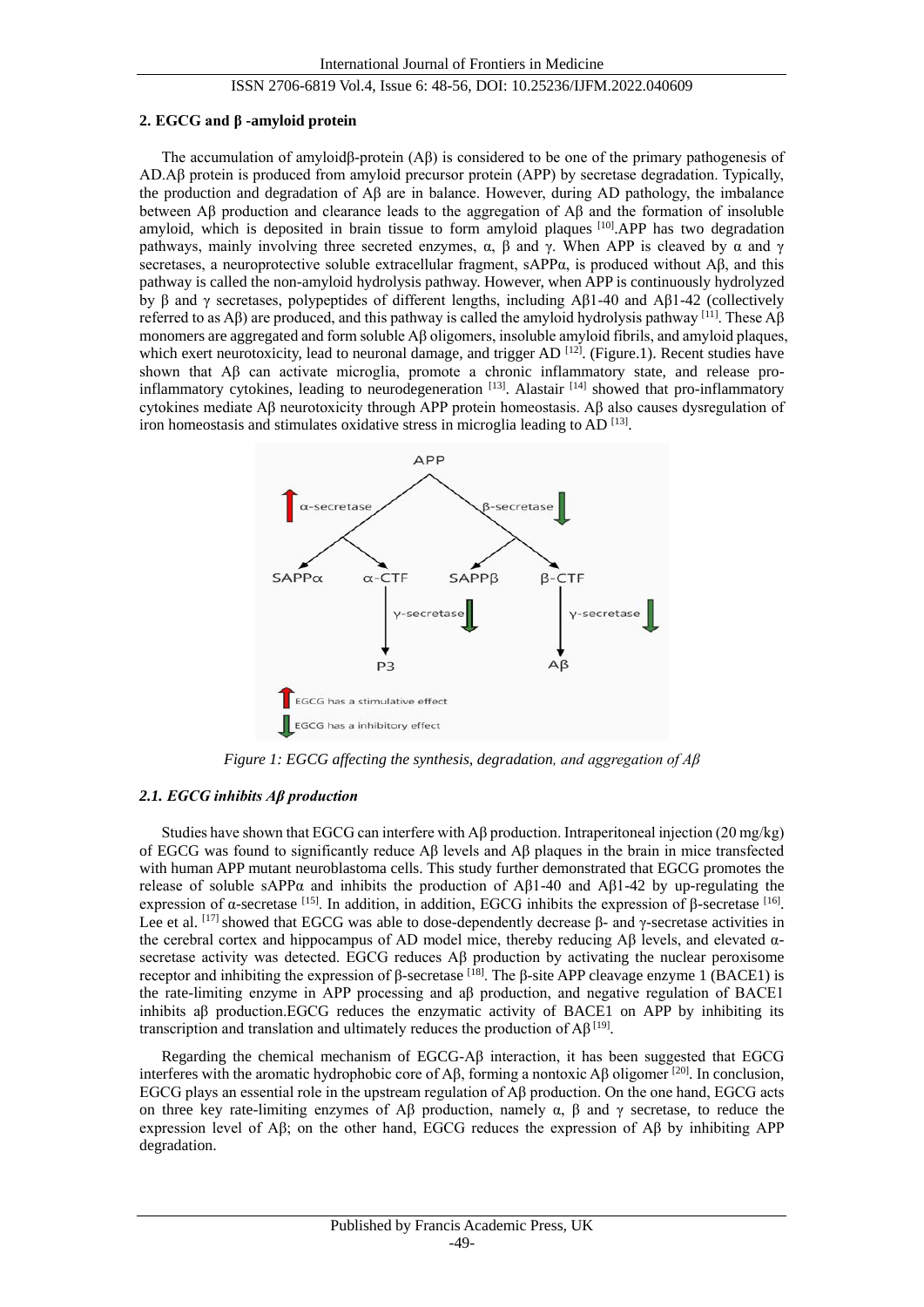#### *2.2. EGCG inhibits Aβ accumulation*

It was found that the phenyl ring in the structure of polyphenols interacts with aromatic residues in the amyloid sequence and mediates the binding of these inhibitory groups to the center of the Aβ amino acid sequence, interfering with A $\beta$  aggregation <sup>[16]</sup>. Analysis of transgenic AD mouse models showed a significant reduction in brain amyloid plaques, Aβ levels, and cognitive deficits after EGCG intervention treatment. In APPsw, Tg transgenic mice, Intraperitoneal injection and oral administration of EGCG reduced Aβ deposition in the mice. Six months after EGCG treatment, plaque load in the cingulate cortex, hippocampus, and internal olfactory cortex was reduced by 54%, 43% and 51%, respectively, and was accompanied by a reduction in Aβ1-40 and aβ1-42<sup>[21]</sup>. Bao et al. <sup>[22]</sup> further demonstrated that EGCG could reduce Aβ levels, inhibit plaque deposition and improve cognitive impairment through an APP/PS1 transgenic mouse model. Lee et al. <sup>[23]</sup> showed that EGCG could effectively disrupt the formation of Aβ 1-42 protofibrils, remodel performed protofibrils, and destabilize preformed Aβ 1-42 protofibrils. In addition, EGCG can prevent Aβ from accumulating into β -lamellar amyloid fibers by destroying intermolecular hydrogen bonds and hydrophobic bonds of  $\mathsf{A}\beta^{[24]}$ .

# *2.3. EGCG promotes Aβ degradation*

EGCG promotes Aβ degradation. The process of Aβ degradation in vivo is influenced by various peptidases and proteases, which are collectively known as Aβ-degrading proteases (AβDPs), although the types of Aβ-degrading enzymes and degradation mechanisms are not fully understood. Neutral endopeptidase (NEP) has been found to function as an Aβ degrading enzyme and is an essential ratelimiting enzyme in the degradation of Aβ 1-42, which degrades Aβ monomers and dimers. The levels of NEP are significantly decreased in the brains of AD patients, suggesting that NEP may play an essential role in this[25]. Xiang Chang [26] found that EGCG reduced the deposition of Aβ in the brains of SAMP8 mice and improved cognitive impairment in mice. They also found that the above effects of EGCG may be related to the fact that EGCG promoted the expression of NEP in the brain of aging mice and accelerated the degradation of Aβ. EGCG also affects the ERK pathway in astrocytes and the intracellular phosphatidylinositol-3-kinase (PI3K)/protein kinase B (Akt)-mediated signaling pathway to promote the secretion of NEP and produce the effect of A $\beta$  degradation  $[19]$ . In addition, EGCG promotes A $\beta$ degradation by improving autophagy.EGCG can activate autophagy by regulating the mTOR signaling pathway in the mouse brain and up-regulating ULK1 protein expression; down-regulating LC3II/ LC3Ⅰprotein expression reduces autophagosome accumulation in the brain and facilitates the clearance of abnormal proteins [27].In APP/PS1 transgenic mice, there was a large amount of Aβ deposition in the hippocampus, and the Aβ deposition in the hippocampus of transgenic mice was reduced after the administration of EGCG. It was shown that EGCG improved autophagy initiation, increased autophagic activity, and reduced autophagosome accumulation in the brain of APP/PS1 transgenic mice to improve autophagic dysfunction, which in turn reduced hippocampal A $\beta$  deposition  $^{[27]}$ .

#### **3. EGCG inhibits Tau phosphorylation and aggregation**

Another typical alteration of AD is the aggregation of hyperphosphorylated Tau proteins to form neurofibrillary tangles (NFTs) that are not easily degraded by protein hydrolases, which accumulate in neurons, reduce the binding capacity of microtubules, disrupt the normal functioning of neuronal axons, interfere with the information transmission between neuronal synapses, cause structural and functional abnormalities in neuronal cells, and thus cause neurodegeneration [28].In the SAMP8 mouse assay, EGCG was observed to reduce Tau protein hyperphosphorylation <sup>[29]</sup>.Nan S et al.<sup>[30]</sup> also confirmed the above view. Lin et al.[31] showed that EGCG treatment could inhibit the activation of glycogen synthase kinase-3β (GSK-3β) by reducing c-Abl kinase (Abelson tyrosine kinase), and through this pathway, it could enhance the hydrolysis of APP and thus reduce Aβ levels.Gsk-3 β has the function of promoting Tau Protein phosphorylation and can co-regulate Tau Protein with Protein Phosphatase-2A (PP-2A). And the latter can mediate Tau dephosphorylation [32]. EGCG inhibits the formation of NFTs from phosphorylated Tau proteins, also associated with the neuroautophagic system. Chesser et al.<sup>[33]</sup> showed that EGCG significantly increased the mRNA expression of critical autophagic bridging proteins NDP52 and p62, which in turn promoted the clearance of phosphorylated Tau proteins by the autophagic pathway.

#### **4. Antioxidant**

Oxidative stress is one of the pathogenesis of AD. Compared with ordinary people, the brains of AD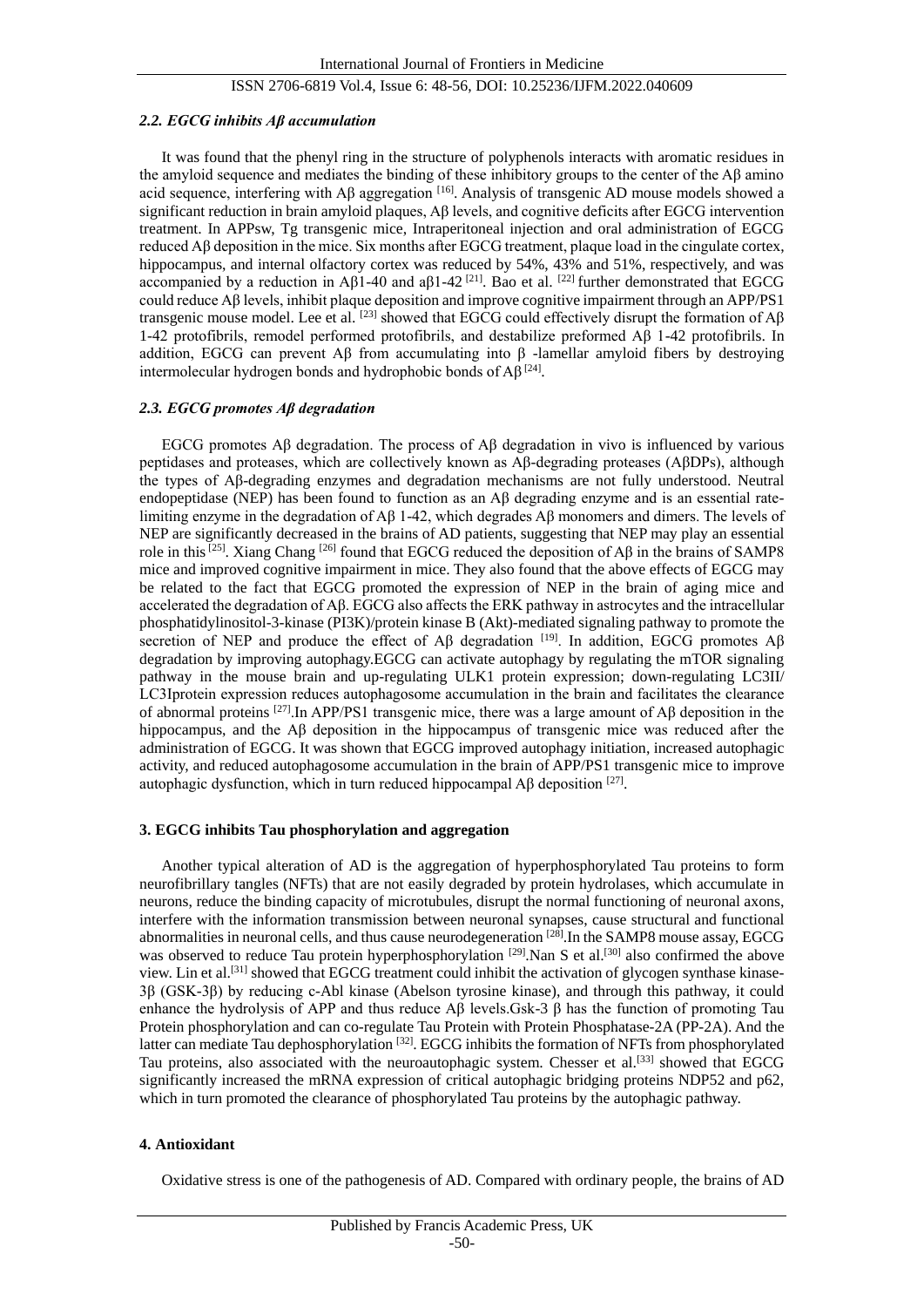patients are more likely to produce large amounts of reactive oxygen species (ROS). One of the primary sources is the imbalance of the redox system due to  $\mathbf{A}\beta$  and excess metal ions, which causes lipid and protein peroxidation and damage to neurons <sup>[34-35]</sup>. Excess ROS not only disrupts the normal physiological metabolism of the brain, its lipid peroxidation products, such as 4-Hydroxynonenal (HNE), can significantly increase the level of BACE and upregulate the expression level of A $\beta$  [36]. The antioxidant effect can inhibit neuronal apoptosis mediated by oxidative stress response and play a positive role in the treatment of AD<sup>[37]</sup>.EGCG can act as a redox agent, and the phenolic hydroxyl groups in its molecular structure can effectively counteract free radical activity, scavenge reactive oxygen species (ROS), and exert significant antioxidant effects [38]. And oxidizes itself to highly stable compounds, thus scavenging a large number of harmful free radicals from the body  $[9]$ . Numerous studies have found that EGCG mainly reduces oxidative stress damage and improves the antioxidant and immune functions of the body by regulating antioxidant enzyme activity and protein kinase-related gene expression in vivo. EGCG can increase intracellular levels of reduced glutathione  $[39]$ , upregulate the expression of P-38MAPK, nuclear factor Nrf2 and heme oxygenase 1 (HO-1) [40-41], and thus reduce ROS production. In vitro experiments have shown that EGCG reduces reactive oxygen species (ROS) levels, improves cell viability, and inhibits H2O2-induced apoptosis by phosphorylating the Akt and JNK pathways<sup>[9]</sup>.

#### **5. Anti-inflammatory**

Inflammation is closely related to the pathology of AD and plays a crucial role in disease progression. Aβ deposition and tau protein formation in neurogenic fiber tangles cause abnormal microglial activation and release a series of pro-inflammatory factors such as COX-2, iNOS, and IL-1β, resulting in progressive neuronal death [42-43]. Activation of glial cells, the release of inflammatory factors, and oxidative stress also promote Aβ production and precipitation [42-43].AD patients have higher levels of pro-inflammatory cytokines; the levels of IL-6, SOLUBLE tumor necrosis factor receptor-1 (S TNFα-R1), and C-reactive protein (CRP) in blood were also higher [44]. It has been shown that EGCG can inhibit the expression of COX-2 and other pro-inflammatory factors by activating AMPK pathways in microglia and upregulating the expression of BDNF  $[45]$ . Zhong et al.<sup>[46]</sup> found that EGCG inhibits the activation of classical NLRP3 and non-classical caspase-11-dependent inflammasome by inhibiting the activation of the TLR4/NF-κB pathway. And ultimately inhibits microglia-induced inflammatory response and neurotoxicity. In vitro experiments, EGCG reduced inflammation of mouse cells through the PI3K/Akt/mTOR pathway, suggesting that EGCG has potential therapeutic effects in regulating inflammation and controlling autoimmune diseases [47]. Cheng et al.<sup>[48]</sup>found that EGCG promotes endocytosis, thereby inhibiting lipopolysaccharide (LPS)-induced microglial activation and migration. It was further demonstrated in the APP/PS1 mouse assay that EGCG significantly attenuated microglial activation levels, decreased pro-inflammatory factor IL-1β and increased anti-inflammatory factors IL-10 and IL-13, and a reduction in Aβ plaques was observed [22]. It indicates that the anti-inflammatory effect of tea polyphenol EGCG is mainly manifested in the regulation of inflammatory factors. Therefore, EGCG may be an effective agent against the development or progression of AD associated with neuroinflammation.

#### **6. Chelate metal ions**

Metal ions can promote the aggregation of  $\mathsf{A}\beta$ , cause oxidative damage, and increase cytotoxicity, resulting in neuronal necrosis and brain tissue damage <sup>[49]</sup>. AD patients have higher concentrations of Cu<sub>2</sub>  $+$ , Zn2  $+$ , and Fe3+ in the brain [50], and EGCG has complexation for both Cu2  $+$  and Fe3+ [51]. The chelation of iron by EGCG interferes with iron-induced degradation and inactivation of iron regulatory protein (IRP1/2), leading to a decrease in amyloid precursor protein (APP) [52]. It has been observed in electrochemistry and optics that EGCG inhibits the formation of Cu2+His complex by acting on Cu2+, thus reducing the formation of fiber<sup>[53]</sup>. EGCG also showed the ability to inhibit trivalent aluminum ioninduced Aβ42 fibrillation and significantly reduced Aβ42 toxicity by preventing further folding of Aβ42 monomers [54]. EGCG not only chelates free metal ions but also regulates the aggregation of Aβ after metal binding. In the effect of EGCG-bound metal ions on the structure of Aβ, it was found that the addition of EGCG to Cu 2+, Zn 2+ -bound Aβ generates free state Aβ aggregates, while structural Aβ aggregates are generated in metal-bound  $\overrightarrow{AB}$  without the addition of EGCG [55]. These findings suggest that EGCG can compete with Aβ to bind metal ions, reduce APP production, prevent Aβ aggregation, and continue to inhibit Aβ aggregate binding after Aβ binding metal ions, thus preventing  $\beta\beta$  deposition and neurotoxicity.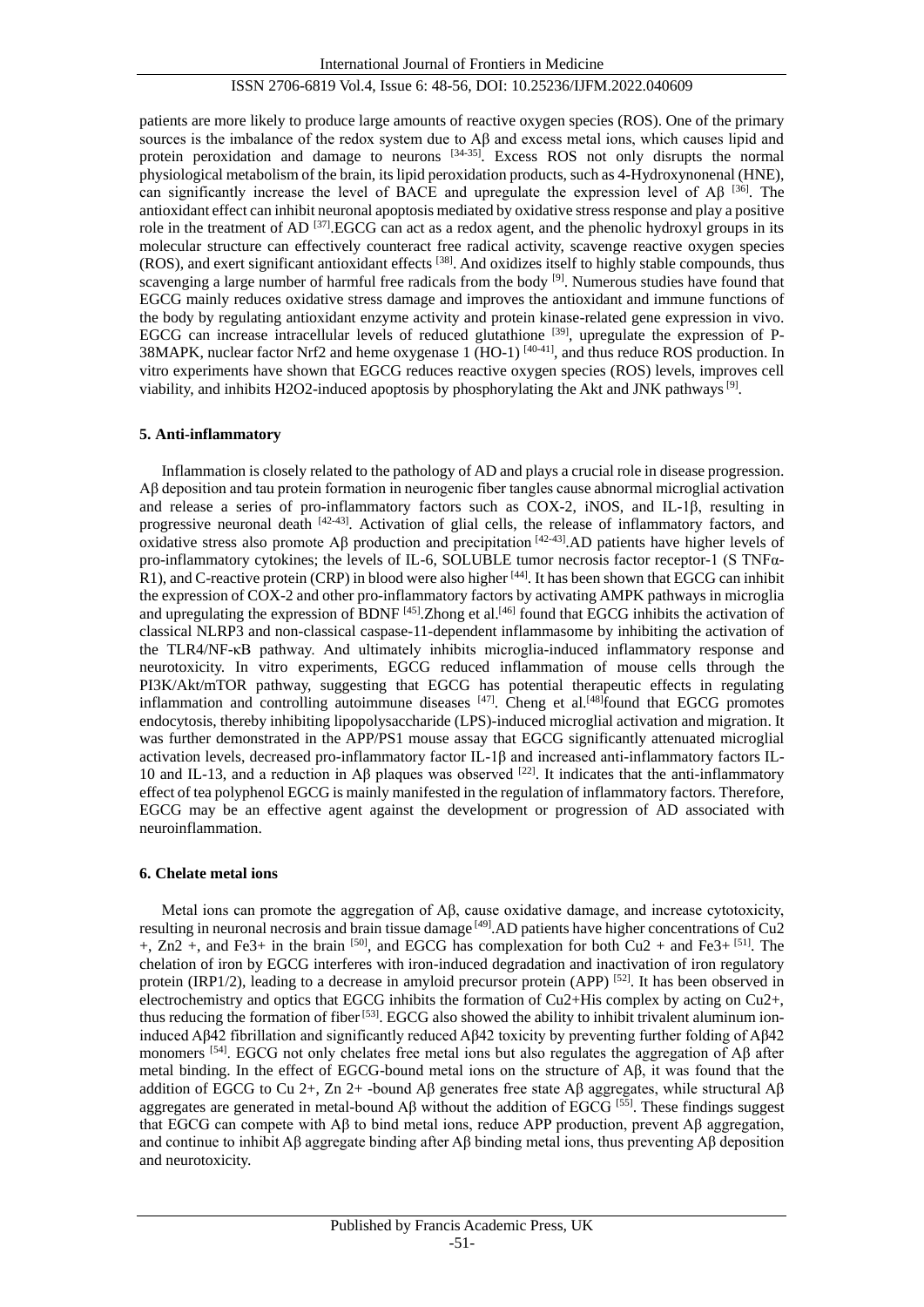Scholars have noted that the two structures that confer metal chelating properties on this compound include the o-3',4'-dihydroxy portion and the 4-keto, 3-hydroxy, or 4-keto and 5-hydroxy portion. These structures act as attachment sites for transition metals, neutralizing their activity by converting their active forms into redox inactive complexes to prevent oxidative damage to cells [56].

#### **7. EGCG has a mitochondrial repair function**

Mitochondrial dysfunction may be a predisposing factor for the progression of  $AD^{[57]}$ . In physiology, mitochondria are the powerhouse of the cell, providing sufficient energy to maintain endogenous neuroprotective and repair mechanisms through oxidative phosphorylation. In contrast, damaged mitochondria are the main site of free radical generation, which directly triggers apoptosis through the cytoplasmic release of cytochrome c (Cyt C). Therefore, mitochondrial function is impaired, and neurons may also be damaged <sup>[58]</sup>. Studies have shown that excessive deposition of A $\beta$  and abnormally phosphorylated tau proteins can affect mitochondrial function within neurons. Mitochondrial DNA (mtDNA) damage, mutations, or impaired metabolite transport may lead to Aβ oligomer or fibril formation and phosphorylated tau protein accumulation, further driving the course of AD disease [59-60]. Therefore, mitochondrial damage plays an important role in the pathogenesis of AD.

It has been shown that EGCG has mitochondrial repairability. EGCG treatment of AβPP/PS-1 double mutant transgenic AD mice restored mitochondrial respiration rate, mitochondrial membrane potential, ROS production, and ATP levels isolated from the hippocampus, cortex, and striatum by 50-85% [61]. A study of EGCG on mitochondrial damage after subarachnoid hemorrhage (SAH) found that EGCG protected mitochondria by inhibiting apoptosis induced by mitochondrial dysfunction. Meanwhile, EGCG exerts a neuroprotective mechanism by inhibiting overloaded [Ca2+]i-induced mitochondrial dysfunction and imbalance of the mitochondrial fusion-fission cycle <sup>[62]</sup>. In vivo, EGCG also promotes the production of skeletal muscle mitochondrial DNA in SAMP8 mice and repairs damaged skeletal muscle mitochondrial DNA [63].In a neural precursor cell model of Down syndrome (DS), EGCG exhibits neuroprotective activity and promotes mitochondrial bioenergetics, mitochondrial biogenetic programs, and cell proliferation through activation of the AMPK-PGC-1 $\alpha$ -Sirt1 signaling pathway [64]. In addition, EGCG inhibits mitochondria-mediated apoptosis by regulating VDAC and cytochrome C.VDAC is a vital channel located on the outer mitochondrial membrane and is a regulator of mitochondrial regulation of apoptosis. Studies have reported that VDAC regulates the expression of cytochrome c, which is an essential pharmacological drug target for AD research in recent years [65].

#### **8. EGCG inhibits acetylcholine degradation**

One of the etiologies of AD is due to a dysregulation of the cholinergic system in the brain with decreased levels of acetylcholine (Ach), resulting in reduced signaling [66]. ACh acts as a neurotransmitter that works specifically on various types of choline receptors, and its cleavage enzymes are mainly Acetylcholinesterase (AChE) and Butyrylcholinesterase (BuChE)<sup>[67]</sup>. A molecular docking study showed that EGCG inhibits AChE and BuChE and enhances cholinergic neurotransmission by prolonging the duration of action [68]. Okello et al. [69] isolated four catechins EC, EGC, ECG, and EGCG from green tea and found that EGCG was the only compound with statistically significant competitive inhibition of AChE and BuChE and measured half-inhibitory concentration (IC50) values of 0.0148 μmol/mL and 0.0251 μmol/mL, respectively. In addition, cholinesterase inhibitors may affect amyloid processing in AD<sup>[68]</sup>. Therefore, cholinesterase inhibitors are recommended as standard agents for the treatment of AD.

# **9. Bioavailability development of EGCG**

As mentioned above, EGCG is one of the favorable candidates for preventing Alzheimer's disease, but the bioavailability of EGCG is poor, and it is difficult to reach the concentration of optimal efficacy. And the half-life is short, and the drug action time is short. In addition, the absorption rate of EGCG orally is also affected by other foods and drugs taken together [9]. So, it is crucial to improve the bioavailability of EGCG. Current developments to enhance the efficacy of EGCG fall into three categories: combination drugs, nanotechnology, and EGCG precursor drugs. The combined effect plays a role in increasing the bioavailability of EGCG.Mori et al.<sup>[70]</sup> suggested that the combined effect of EGCG and ferulic acid was superior to that of the inhibition of Aβ levels, deposition, and the ability to regulate the associated secretory enzymes in the mouse brain alone. The combined effect of EGCG and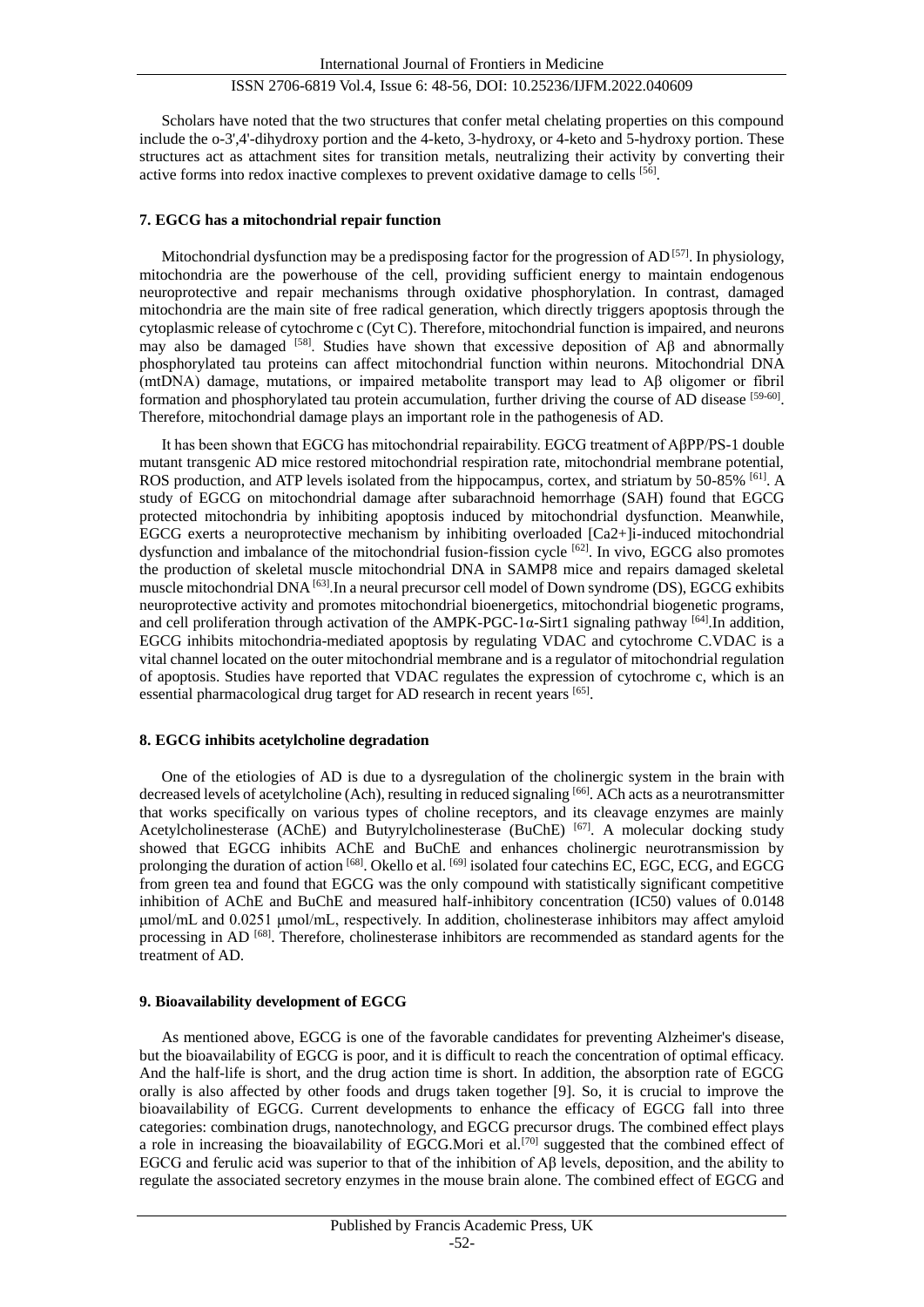fish oil showed that compared with EGCG alone, fish oil could improve the bioavailability of EGCG  $[71]$ . In nanotechnology, compared with traditional drug delivery methods, the nanoparticle drug delivery system has the advantages of strengthening drug stability and bioavailability, enhancing drug targeting. Cano et al.[72] developed dual drug-loaded polyethylene glycolized PLGA nanoparticles (EGCG/AA NPs) that showed higher stability, promoted increased synaptophysin, and reduced neuroinflammation and Aβ activity in mice. Smith et al.[73] developed nano-lipid EGCG particles that increased α-secretase levels in SweAPP N2a cells by 91% and were twice as effective as oral free EGCG. Yang Peng et al.<sup>[74]</sup> applied EGCG to the nano delivery system and developed NP/EGCG (RD2-NP/EGCG) that modified the surface of the RD2 peptide. It was found that RD2-NP/EGCG concentrated in the hippocampus and cerebral cortex significantly reduced the levels of inflammatory factors TNF-α and IL-1β in the brain of AD model mice, repaired neuronal injury, and improved spatial memory disorder without organ toxicity. In addition to changing the way EGCG is administered, it can be chemically modified to form EGCG precursor drugs, and This allows the drug to be released by the action of specific enzymes when it reaches a particular site, thus avoiding damage during transport in the body and maximizing its effect. Hey et al.[75] found that pre-EGCG (EGCG octaacetate)can target ERCC1/XPF activity and enhances the anticancer efficacy of cisplatin in vitro and in vivo. Jiao et al. [76] found that EGCG prodrug (pro-EGCG) alleviated choroidal neovascularization (CNV) leakage and reduced choroidal neovascularization area in mice by inhibiting HIF-1α/VEGF/VEGFR2 pathway and M1-type macrophage/microglia polarization and reducing choroidal endothelial cell proliferation, migration and tube formation, Suggest a potential new approach for the treatment of AMD. Therefore, future researchers should focus more on developing novel EGCG vectors or precursor drugs with selective and specific targeting of disease tissues.

#### **10. Conclusion and Outlook**

The pathogenic factors of Alzheimer's disease are complex, interrelated, and mutually promoting, involving a variety of cellular and molecular mechanisms. For example, Aβ deposition and phosphorylated Tau proteins promote each other, which in turn leads to cholinergic damage, oxidative stress, inflammatory damage, and impaired endoplasmic reticulum mitochondrial function, and these downstream etiologies in turn, feedback to promote Aβ deposition and the production of NFTs, exacerbating the course of AD. EGCG, as a tea extract, is a natural antioxidant with low biological toxicity and multiple targets. EGCG can intervene in AD and is a potential preventive drug for AD. EGCG reduces the level of Aβ production by decreasing APP production and regulating alpha, beta, and gamma secretory enzymes to reduce the level of Aβ activity. Inhibits Aβ deposition by breaking Aβ hydrogen and hydrophobic bonds; it also chelates metal ions to inhibit Aβ oligomerization. Promotes clearance of phosphorylated Tau proteins by the autophagic pathway by affecting the kinase and phosphatase of Tau and thereby interfering with Tau phosphorylation. Binding cholinesterase thereby reducing the degradation of acetylcholine; resistance to oxidative stress and inflammation; repair of mitochondrial disorders, etc. It indicates that EGCG can affect and regulate various AD causes and protect the brain's nervous system in a multi-targeted manner, thus preventing Alzheimer's disease. Combined with the current nanotechnology and the depth of Alzheimer's disease research, EGCG will have a broad application prospect.

# **References**

*[1] 2020 Alzheimer's disease facts and figures. Alzheimer's Dement. 2020;10.1002/alz.12068.*

*[2] Goldfarb D, Sheard S, Shaughnessy L, Atri A. Disclosure of Alzheimer's Disease and Dementia: Patient- and Care Partner-Centric Decision-Making and Communication. J Clin Psychiatry. 2019; 80(2): MS18002BR1C.* 

*[3] Zhu Z, Liu Y, Li X, et al. GPNMB mitigates Alzheimer's disease and enhances autophagy via suppressing the mTOR signal. Neurosci Lett. 2021;136300.* 

*[4] World Health Organization WHO - The top 10 causes of death. Available online: http://www.who.int/ en/news-room/fact-sheets/detail/the-top-10-causes-of-death (accessed on Jan 6, 2021).*

*[5] Lane CA, Hardy J, Schott JM. Alzheimer's disease. Eur J Neurol. 2018; 25(1): 59-70. doi:10.1111/ene. 13439*

*[6] Busche MA, Hyman BT. Synergy between amyloid-β and tau in Alzheimer's disease. Nat Neurosci. 2020; 23(10): 1183-1193.* 

*[7] Gonçalves PB, Sodero ACR, Cordeiro Y. Green Tea Epigallocatechin-3-gallate (EGCG) Targeting Protein Misfolding in Drug Discovery for Neurodegenerative Diseases. Biomolecules. 2021; 11(5): 767. [8] Pervin M, Unno K, Takagaki A, Isemura M, Nakamura Y. Function of Green Tea Catechins in the*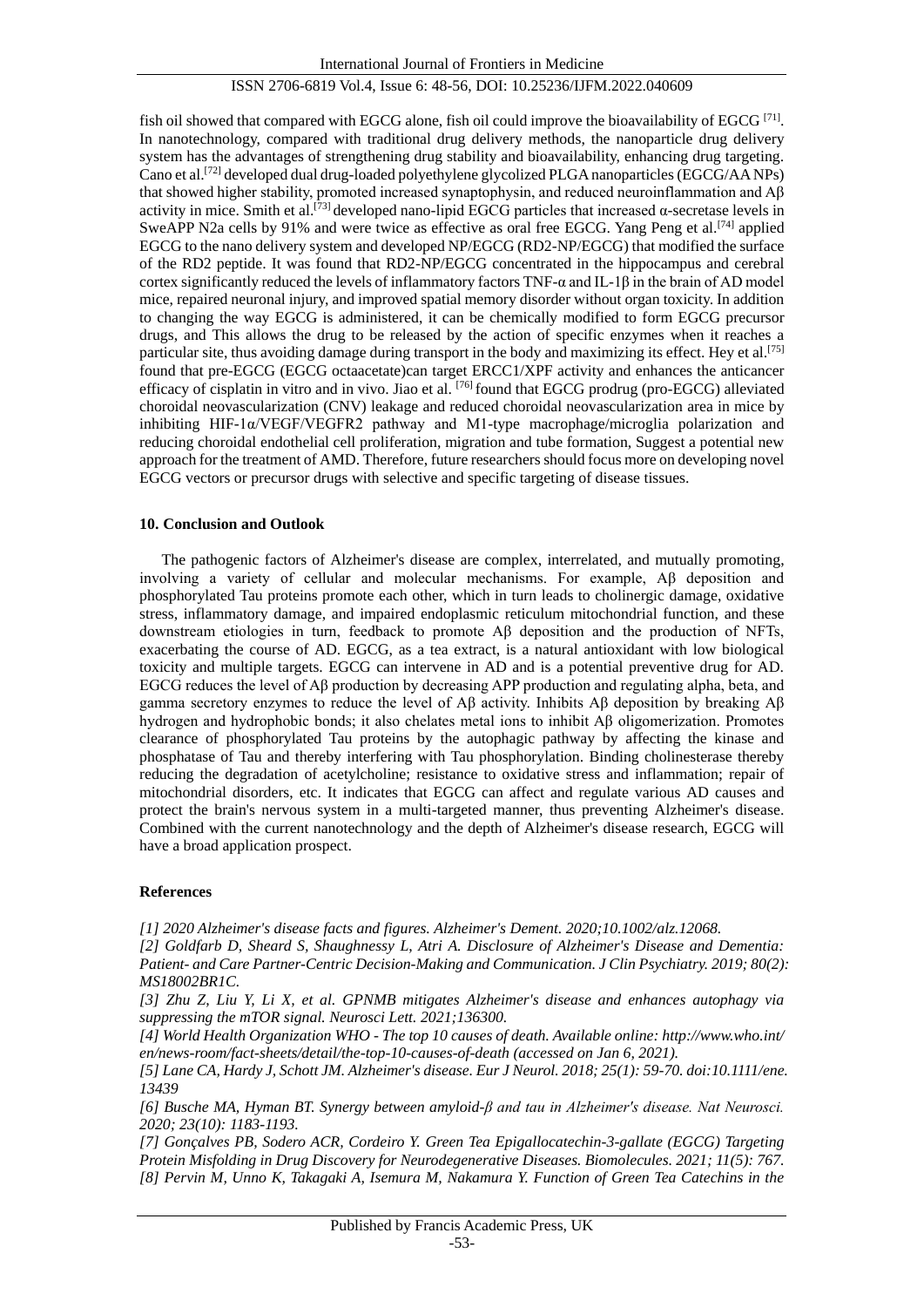*Brain: Epigallocatechin Gallate and its Metabolites. Int J Mol Sci. 2019; 20(15): 3630.* 

*[9] ZENG Lu, ZHANG Shuai, AI Jing. Research Progress of Epigallocatechin Gallate [J]. Journal of Neuropharmacology, 2021, 11(1): 38-56.*

*[10] Salminen A, Kaarniranta K, Kauppinen A, et al. Impaired autophagy and APP processing in Alzheimer's disease: The potential role of Beclin 1 interactome. Prog Neurobiol. 2013; 106-107: 33-54. [11] LA FERIA E, GREEN I, ODDO S.Inlxacellular amyloid-β in Alzheimer's disease [J]. Nature RevNeurosci, 2007, 8(7): 499-509.*

*[12] Yu H, Wu J. Amyloid-β: A double agent in Alzheimer's disease?. Biomed Pharmacother. 2021; 139: 111575.*

*[13] Alastair F, Alshammari MA, Alasmari AF, et al. Neuroinflammatory Cytokines Induce Amyloid Beta Neurotoxicity through Modulating Amyloid Precursor Protein Levels/Metabolism. Biomed Res Int. 2018; 2018: 3087475.*

*[14] Payne A, Nahashon S, Taka E, et al. Epigallocatechin-3-Gallate (EGCG): New Therapeutic Perspectives for Neuroprotection, Aging, and Neuroinflammation for the Modern Age. Biomolecules. 2022; 12(3): 371.*

*[15] Rezai-Zadeh K, Shytle D, Sun N, et al. Green tea epigallocatechin-3-gallate (EGCG) modulates amyloid precursor protein cleavage and reduces cerebral amyloidosis in Alzheimer transgenic mice. J Neurosci. 2005; 25(38): 8807-8814.*

*[16] Fernandes L, Cardim-Pires TR, Fogel D, Palhano FL. Green Tea Polyphenol Epigallocatechin-Gallate in Amyloid Aggregation and Neurodegenerative Diseases. Front Neurosci. 2021; 15: 718188.*

*[17] Lee J W, Lee Y K, Ban J O, et al. Green tea (-)-epigallocatechin-3-gallate inhibits beta-amyloidinduced cognitive dysfunction through modification of secretase activity via inhibition of ERK and NFkappaB pathways in mice[J]. J Nutr, 2009, 139 (10):1987-93.*

*[18] Zhang ZX, Li YB, Zhao RP. Epigallocatechin Gallate Attenuates β-Amyloid Generation and Oxidative Stress Involvement of PPARγ in N2a/APP695 Cells. Neurochem Res. 2017; 42(2): 468-480.* 

*[19] Polito CA, Cai ZY, Shi YL, et al. Association of Tea Consumption with Risk of Alzheimer's Disease and Anti-Beta-Amyloid Effects of Tea. Nutrients. 2018; 10(5): 655.*

*[20] Gonçalves PB, Sodero ACR, Cordeiro Y. Green Tea Epigallocatechin-3-gallate (EGCG) Targeting Protein Misfolding in Drug Discovery for Neurodegenerative Diseases. Biomolecules. 2021; 11(5): 767. [21] Rezai-Zadeh K, Arendash GW, Hou H, et al. Green tea epigallocatechin-3-gallate (EGCG) reduces beta-amyloid mediated cognitive impairment and modulates tau pathology in Alzheimer transgenic mice. Brain Res. 2008; 1214: 177-187.*

*[22] Bao J, Liu W, Zhou HY, et al. Epigallocatechin-3-gallate Alleviates Cognitive Deficits in APP/PS1 Mice. Curr Med Sci. 2020; 40(1): 18-27.* 

*[23] Lee SB, Choi EH, Jeong KH, Kim KS, Shim SM, Kim GH. Effect of catechins and high-temperatureprocessed green tea extract on scavenging reactive oxygen species and preventing Aβ1-42 fibrils' formation in brain microvascular endothelium. Nutr Neurosci. 2020; 23(5): 363-373.*

*[24] Wang SH, Liu FF, Dong XY, Sun Y. Thermodynamic analysis of the molecular interactions between amyloid beta-peptide 42 and (-)-epigallocatechin-3-gallate. J Phys Chem B. 2010;114(35): 11576-11583. [25] Salim S El-Amouri, Hong Zhu, Jin Yu, et al. Neprilysin: An enzyme candidate to slow the progression of Alzheimer's disease [J]. Am J Pathol, 2008, 172 (5): 1342-1354.* 

*[26] Xiang Chang, Cui-ping Rong, Yun-bo Chen, et al. (-)-epigallocatechin-3-gallate attenuates cognitive deterioration in Alzheimer's disease model mice by upregulating neprilysin expression [J]. Experimental Cell Research, 2015, 334 (1): 136-145.*

*[27] Chengyan Sun, Ning JIA, Kun Han. Effects of epigallocatechin gallate on cognitive function and hippocampal autophagy in APP/PS1 transgenic mice [J]. Chinese Pharmacological Bulletin, 2020, 36 (04): 539-543.*

*[28] Drummond E, Pires G, MacMurray C, et al. Phosphorylated tau interactome in the human Alzheimer's disease brain. Brain. 2020; 143(9): 2803-2817.*

*[29] Guo Y, Zhao Y, Nan Y, et al. (-)-Epigallocatechin-3-gallate ameliorates memory impairment and rescues the abnormal synaptic protein levels in the frontal cortex and hippocampus in a mouse model of Alzheimer's disease [J]. Neuroreport, 2017, 28 (10): 590-597.*

*[30] Nan S, Wang P, Zhang Y, Fan J. Epigallocatechin-3-Gallate Provides Protection Against Alzheimer's Disease-Induced Learning and Memory Impairments in Rats. Drug Des Devel Ther. 2021; 15: 2013-2024.*

*[31] Lin CL, Chen T F, Chiu M J, et al. Epigallocatechin gallate (EGCG) suppresses beta-amyloidinduced neurotoxicity through inhibiting c-Abl/FE65 nuclear translocation and GSK3 beta activation[J]. Neurobiol Aging, 2009, 30 (1): 81-92.*

*[32] Xu Y H, Chen Y, Zhang P, et al. Structure of a protein phosphatase 2A holoenzyme: Insights into B55-mediated Tau dephosphorylation [J]. Molecular Cell, 2008, 31(6): 873-85.*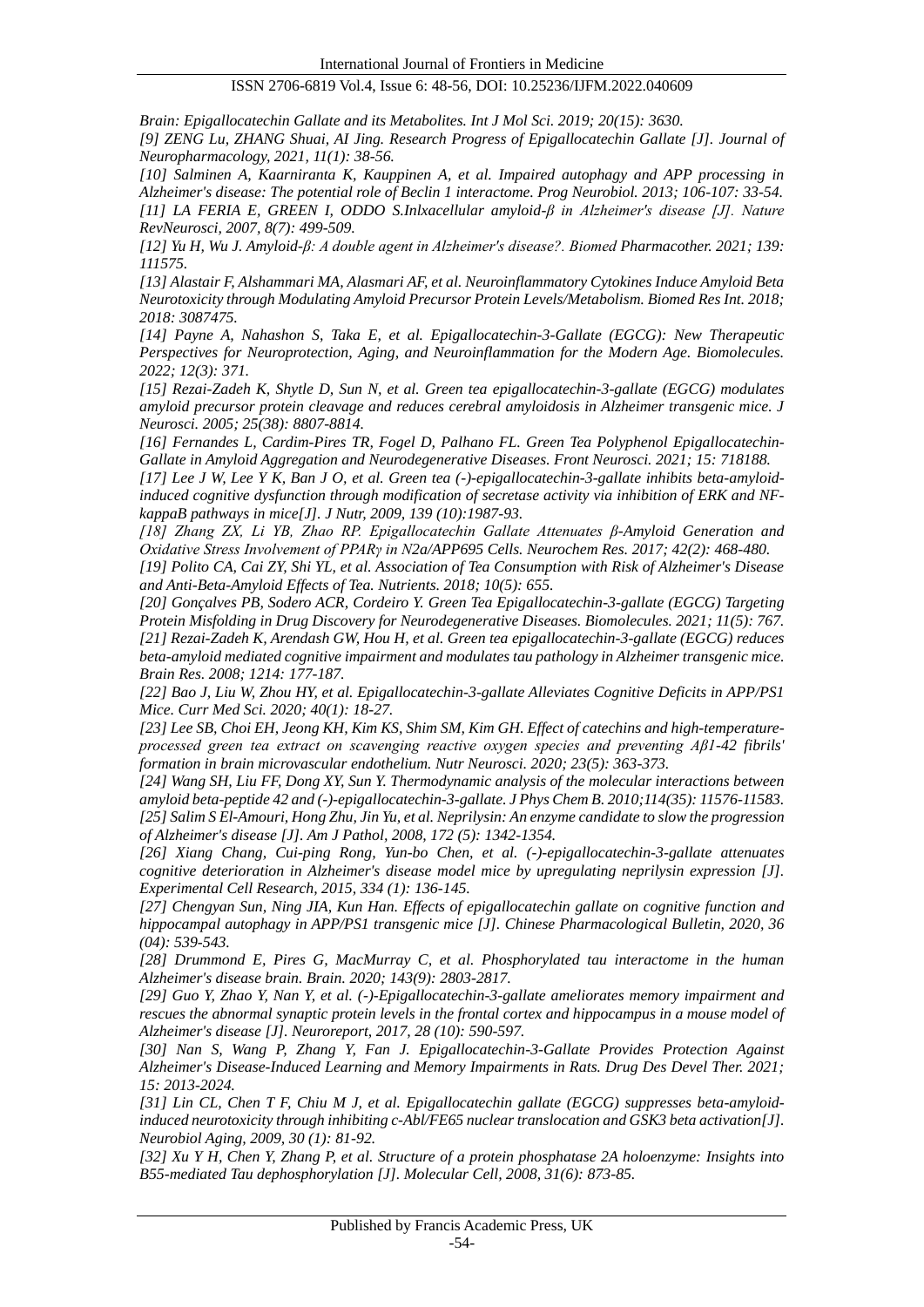*[33] Chesser AS, Ganeshan V, Yang J, et al. Epigallocatechin-3-gallate enhances clearance of phosphorylated tau in primary neurons. Nutr Neurosci. 2016; 19(1): 21-31.* 

*[34] Uttara B, Singh AV, Zamboni P, et al. Oxidative stress and neurodegenerative diseases: a review of upstream and downstream antioxidant therapeutic options [J]. Curr Neuropharmacol, 2009, 7 (1): 65- 74.*

*[35] Butterfield D A, Castagna A, Lauderback CM, et al. Evidence that amyloid beta-peptide-induced lipid peroxidation and its sequelae in Alzheimer's disease brain contribute to neuronal death[J]. Neurobiol Aging, 2002, 23 (5): 655-64.*

*[36] Tamagno E, Bardini P, Obbili A, et al. Oxidative stress increases expression and activity of BACE in NT2 neurons[J]. Neurobiol Dis, 2002, 10 (3): 279-88.*

*[37] Plascencia-Villa G, Perry G. Preventive and Therapeutic Strategies in Alzheimer's Disease: Focus on Oxidative Stress, Redox Metals, and Ferroptosis. Antioxid Redox Signal. 2021;34(8):591-610.*

*[38] Teng Y, Zhao J, Ding L, et al. Complex of EGCG with Cu(II) Suppresses Amyloid Aggregation and Cu(II)-Induced Cytotoxicity of α-Synuclein. Molecules. 2019;24(16):2940.* 

*[39] Gyanendra Singh, Riddhi Thaker, Anupama Sharma, et al. Therapeutic effects of biochanin a, phloretin, and epigallocatechin-3-gallate in reducing oxidative stress in arsenic-intoxicated mice [J]. J Biochem Mol Toxicol, 2021, 28(16): 20517-20536.* 

*[40] Smith RE, Tran K, Smith CC, McDonald M, Shejwalkar P, Hara K. The Role of the Nrf2/ARE Antioxidant System in Preventing Cardiovascular Diseases. Diseases. 2016; 4(4): 34.*

*[41] Wang J, Jia R, Celi P, et al. Green tea polyphenol epigallocatechin-3-gallate improves the antioxidant capacity of eggs. Food Funct. 2020;11(1): 534-543.*

*[42] Bostancıklıoğlu M. An update on the interactions between Alzheimer's disease, autophagy and inflammation. Gene. 2019; 705: 157-166.*

*[43] Walker KA, Ficek BN, Westbrook R. Understanding the Role of Systemic Inflammation in Alzheimer's Disease. ACS Chem Neurosci. 2019; 10(8): 3340-3342.* 

*[44] WALKER K A, FICEK BN, WESTBROOK R. Understanding the role of systemic inflammation in Alzheimer's disease [J]. ACS Chemical Neuroscience, 2019, 10(8): 3340-3342.*

*[45] Sheng-Wei Lai, Jia-Hong Chen, Hsiao-Yun Lin, et al.Regulatory effects of neuroinflammatory responses through brain-derived neurotrophic factor signaling in microglial cells [J]. Molecular Neurobiology, 2018, 55 (9): 7487-7499.* 

*[46] Zhong X, Liu M, Yao W, et al. Epigallocatechin-3-Gallate Attenuates Microglial Inflammation and Neurotoxicity by Suppressing the Activation of Canonical and Noncanonical Inflammasome via TLR4/NF-κB Pathway. Mol Nutr Food Res. 2019; 63(21): e1801230.*

*[47] Peairs A, Dai R, Gan L, et al. Epigallocatechin-3-gallate (EGCG) attenuates inflammation in MRL/LPR mouse mesangial cells. Cell Mol Immunol. 2010; 7(2): 123-132.*

*[48] Cheng CY, Barro L, Tsai ST, et al. Epigallocatechin-3-Gallate-Loaded Liposomes Favor Anti-Inflammation of Microglia Cells and Promote Neuroprotection. Int J Mol Sci. 2021; 22(6): 3037.*

*[49] Wang L, Yin YL, Liu XZ, et al. Current understanding of metal ions in the pathogenesis of Alzheimer's disease. Transl Neurodegener. 2020; 9: 10.* 

*[50] Savelieff MG, Lee S, Liu Y, Lim MH. Untangling amyloid-β, tau, and metals in Alzheimer's disease. ACS Chem Biol. 2013; 8(5): 856-865.* 

*[51] Zwolak I. Epigallocatechin Gallate for Management of Heavy Metal-Induced Oxidative Stress: Mechanisms of Action, Efficacy, and Concerns. Int J Mol Sci. 2021;22(8):4027.*

*[52] Mandel SA, Weinreb O, Amit T, Youdim MB. Molecular mechanisms of the neuroprotective/ neurorescue action of multi-target green tea polyphenols. Front Biosci (Schol Ed). 2012; 4(2): 581-598. [53] Zhang B, Cheng XR, da Silva IS, et al. Electroanalysis of the interaction between (-) epigallocatechin-3-gallate (EGCG) and amyloid-β in the presence of copper. Metallomics. 2013; 5(3): 259-264.*

*[54] Singh NA, Mandal AKA, Khan ZA. Inhibition of Al(III)-Induced Aβ42 Fibrillation and Reduction of Neurotoxicity by Epigallocatechin-3-Gallate Nanoparticles. J Biomed Nanotechnol. 2018; 14(6): 1147- 1158.*

*[55] Hyung S J, Detoma A S, Brender J R, et al. Insights into anti-amyloidogenic properties of the green tea extract (-)-epigallocatechin-3-gallate toward metal-associated amyloid-beta species[J]. Proc Natl Acad Sci U S A, 2013, 110 (10): 3743-8.*

*[56] Singh NA, Mandal AK, Khan ZA. Potential neuroprotective properties of epigallocatechin-3-gallate (EGCG). Nutr J. 2016; 15(1): 60.*

*[57] Sharma C, Kim S, Nam Y, Jung UJ, Kim SR. Mitochondrial Dysfunction as a Driver of Cognitive Impairment in Alzheimer's Disease. Int J Mol Sci. 2021; 22(9): 4850.*

*[58] Camilleri A, Zarb C, Caruana M, et al. Mitochondrial membrane permeabilization by amyloid aggregates and protection by polyphenols. Biochim Biophys Acta. 2013; 1828(11): 2532-2543.*